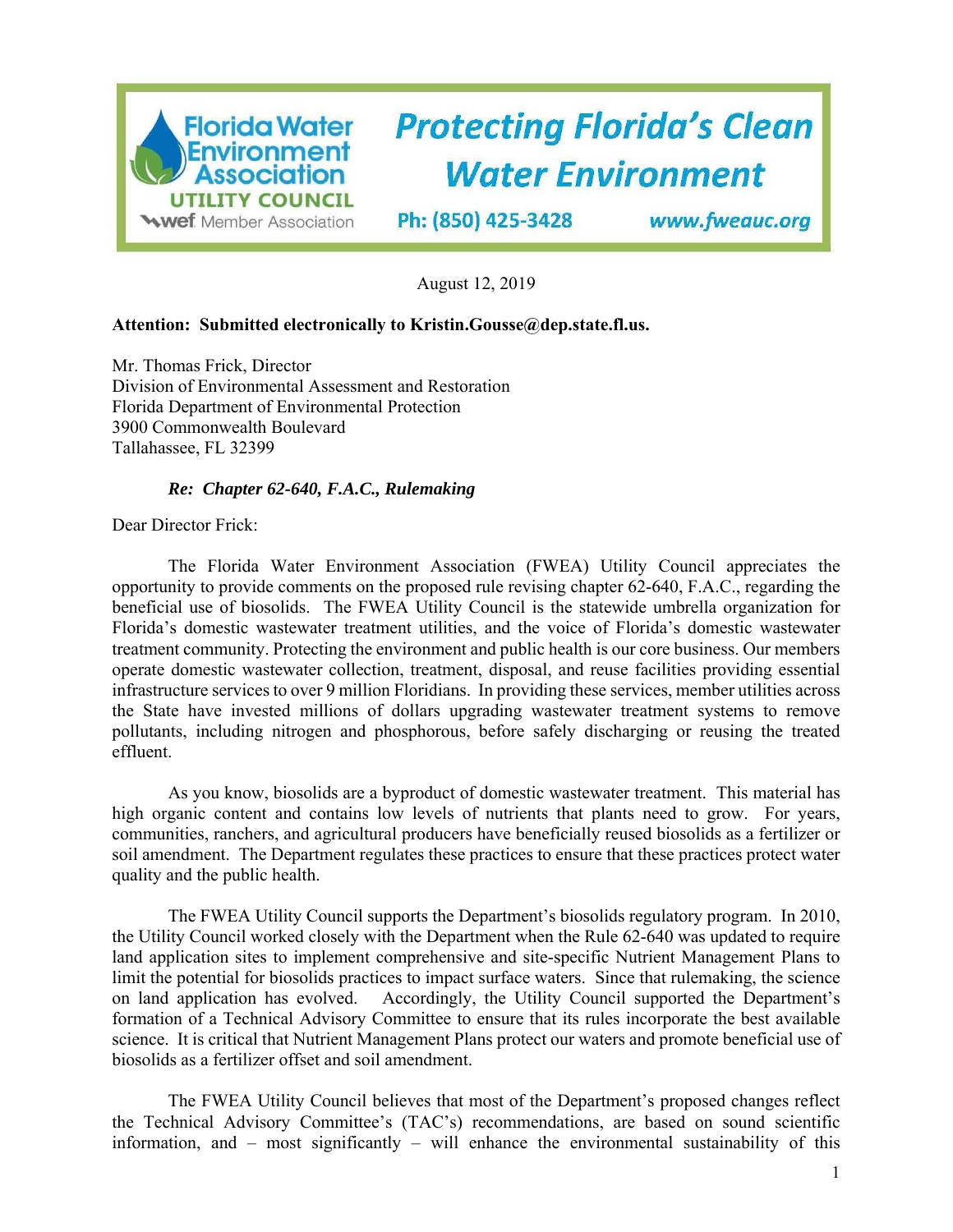longstanding recycling program. We are concerned, however, that a particular facet of the Department's proposed rule lacks a sound scientific basis, unduly restricts biosolids use, and may create unintended negative consequences. Namely, the draft rule bans land application on any site where the seasonal high ground water table comes within 15 centimeters of the surface. This provision seems to ignore other rule updates that require application site managers to take into account soil attributes, crop characteristics, and other scientific information to ensure that biosolids sites are managed to prevent to water quality impacts. In our conversations with TAC members, this year-long prohibition in such areas was not among their recommendations, and it seems to lack a sound scientific basis. Further, we are concerned that if currently permitted sites in Central and Northeast Florida are eliminated as an option (as the current draft would appear to do), the unintended environmental consequences have not been fully evaluated.

Despite our concerns with the proposed blanket prohibition, we understand that land application sites that have elevated seasonal ground water tables should be closely scrutinized to ensure that land application practices do not cause environmental impacts. Accordingly, land application should only be allowed in such areas if the site permittee demonstrates that their activities will not impair surface waters or ground waters. This demonstration could be achieved through a Nutrient Management Plan and water quality monitoring program or through water table management practices that ensure biosolids do not impact state waters.<sup>1</sup> Specifically, we recommend the following amendment to Draft Rule 62-640.700(10):

Biosolids shall not be applied on soils having a seasonal high ground water table less than 15 centimeters from the soil surface or within 15 centimeters of the intended depth of biosolids placement, unless:

(a) A department approved nutrient management plan and water quality monitoring plan provide reasonable assurance that the land application of biosolids at the site will not cause or contribute to a violation of Florida surface water quality standards or ground water standards; or

(b) The actual water table can be determined to be greater than 15 centimeters from the soil surface or the intended depth of biosolids placement at the time of application and the applicant can provide a reasonable assurance that any subsequent changes in the depth of the actual water table after the application of biosolids will not result in the movement of biosolids beyond the application site and presents a low potential for phosphorus transport from the site. The applicant may provide this reasonable assurance by showing that the water table at the application site will be actively managed to prevent the offsite movement of biosolids and nutrients.

The FWEA Utility Council believes that this amendment to the draft rule will achieve our shared environmental goals without unduly limiting available and environmentally sustainable land application sites. We also believe that this rule provision could be strengthened further by defining the term "seasonal high ground water table." We would be pleased to work with the Department to define the term in a manner to ensure the rule is predictably implemented and protects the environment as intended. $2$ 

<sup>&</sup>lt;sup>1</sup> Many application site managers have the capability to accurately determine the actual level of the water table to ensure that it will not interact with biosolids. There are also application sites that actively manage the water table for purposes of irrigation and, as a result, can ensure that the actual water table will not interact with biosolids once they are applied.

<sup>&</sup>lt;sup>2</sup> A helpful starting place would be the water table definitions utilized by other Florida executive branch agencies. *See*, e.g., SJRWMD, Environmental Resource Permit Information Manual, 2.1(r), at